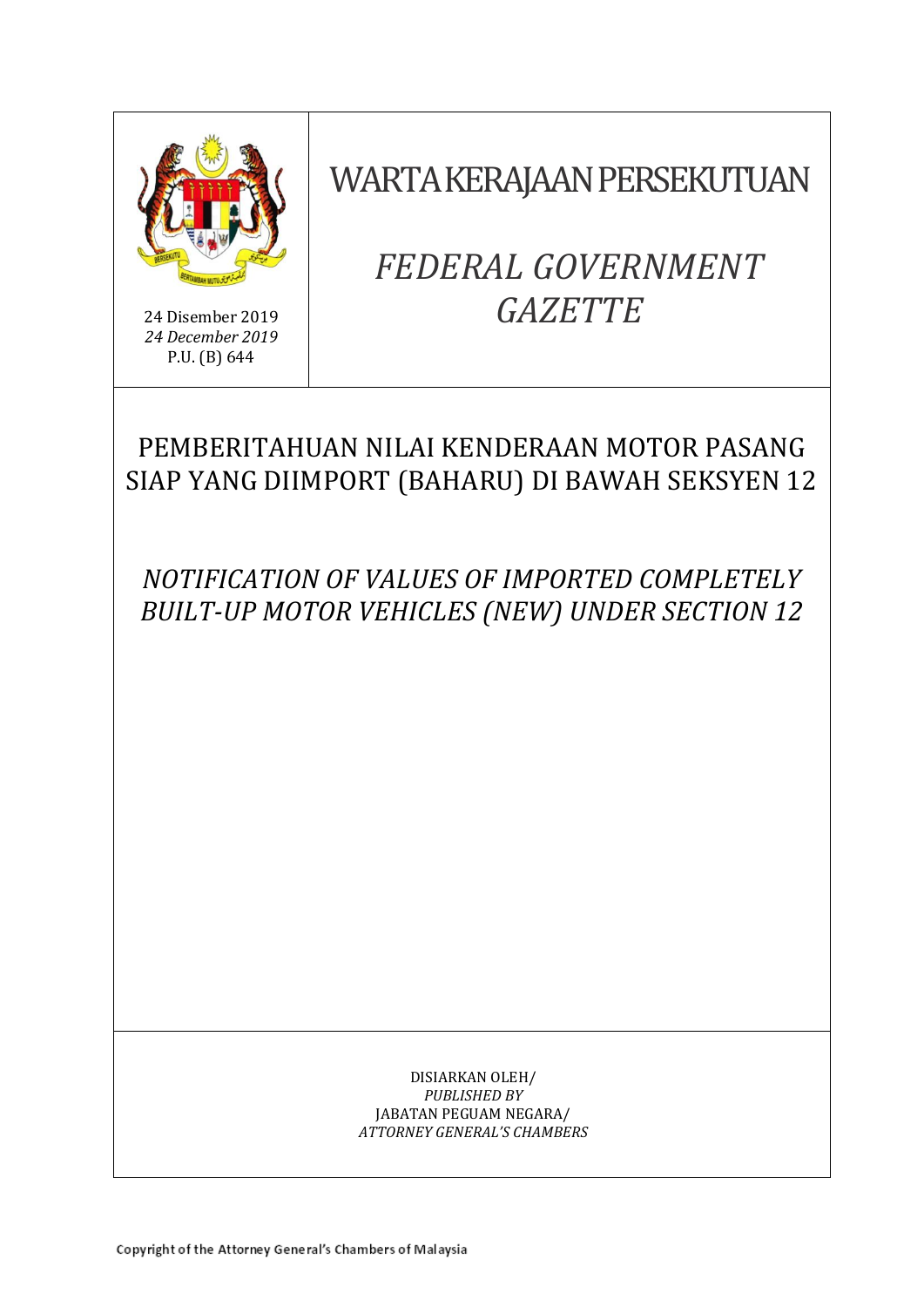#### AKTA KASTAM 1967

### PEMBERITAHUAN NILAI KENDERAAN MOTOR PASANG SIAP YANG DIIMPORT (BAHARU) DI BAWAH SEKSYEN 12

PADA menjalankan kuasa yang diberikan oleh seksyen 12 Akta Kastam 1967 [*Akta 235*], Menteri, bagi maksud pengenaan dan pembayaran duti kastam, menetapkan dalam ruang (2) Jadual nilai bagi kenderaan motor pasang siap yang diimport berduti (baharu) yang disenaraikan dalam ruang (1) berkuat kuasa mulai 30 Disember 2019.

#### **Pemakaian**

2. Pemberitahuan ini terpakai bagi kenderaan motor pasang siap (baharu), tidak termasuk motosikal, yang diimport oleh pemegang AP francais.

#### CUSTOMS ACT 1967

## NOTIFICATION OF VALUES OF IMPORTED COMPLETELY BUILT-UP MOTOR VEHICLES (NEW) UNDER SECTION 12

IN exercise of the powers conferred by section 12 of the Customs Act 1967 [*Act 235*], the Minister, for the purpose of the levy and payment of customs duties, fixes in column (2) of the Schedule the value of the dutiable imported completely built-up motor vehicles (new) listed in column (1) with effect from 30 December 2019.

#### **Application**

2. This Notification is applicable for completely built-up motor vehicles (new), not inclusive of motorcycles, imported by franchise AP holders.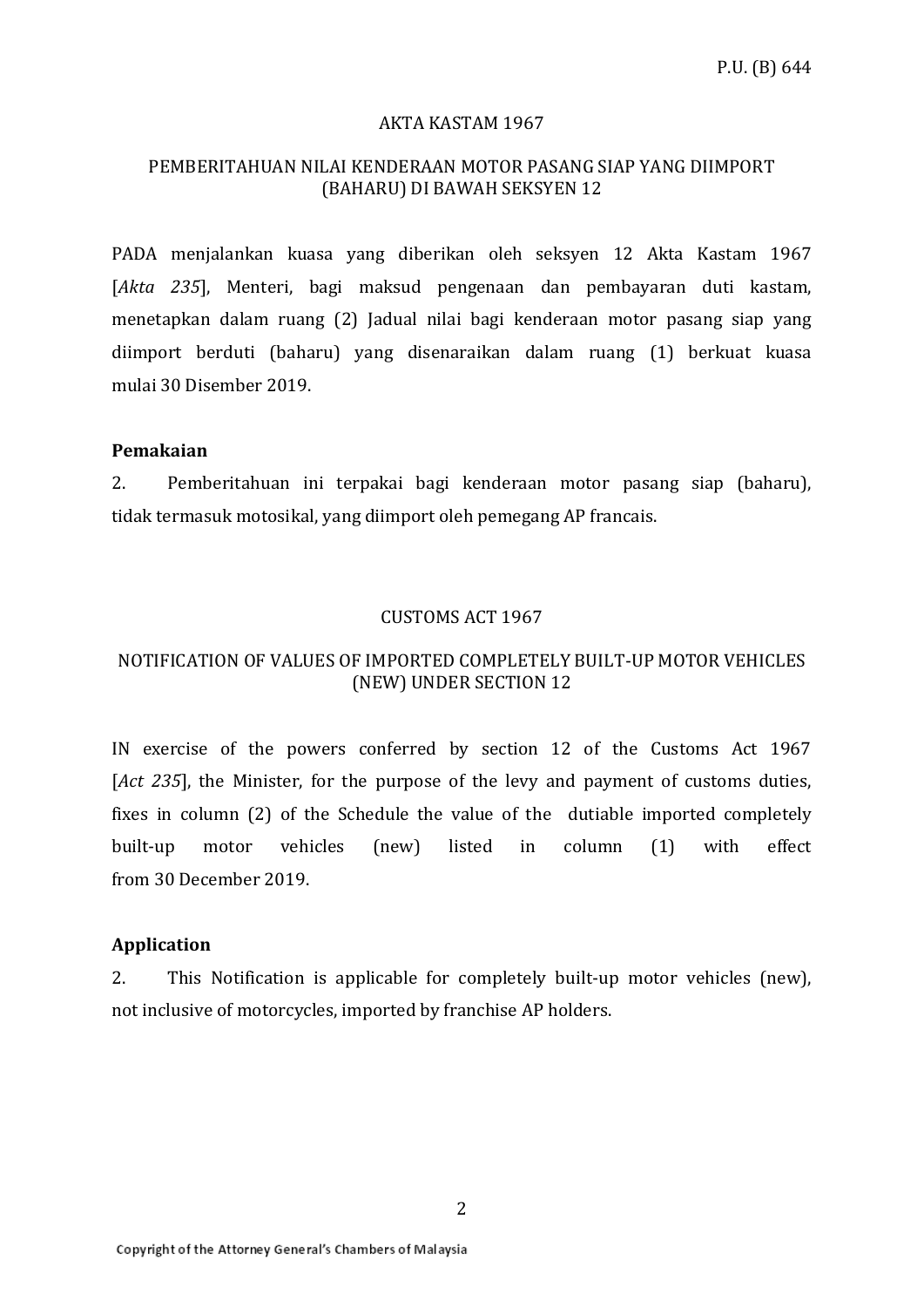# JADUAL/*SCHEDULE*

|              | PERIHAL KENDERAAN/DESCRIPTION OF VEHICLE | (2)<br>NILAI (RM)<br>VALUE (RM)         |                          |                                                 |                                                                                                 |
|--------------|------------------------------------------|-----------------------------------------|--------------------------|-------------------------------------------------|-------------------------------------------------------------------------------------------------|
| Bil./<br>No. | Jenama/Brand                             | Model/<br>Model                         | Kod Model/<br>Model Code | Kapasiti<br>Enjin/<br>Cubic<br>Capacity<br>(CC) | Nilai Kos<br>Insurans dan<br>Tambang (CIF)/<br>Value of Cost,<br>Insurance and<br>Freight (CIF) |
| 1.           | <b>ASTON MARTIN</b>                      | VANQUISH ZAGATO S<br><b>BRAKE</b>       | SCFNLCUZ---J-----        | 5,935                                           | (RM)<br>2,798,144                                                                               |
| 2.           | <b>BMW</b>                               | <b>i3S 120AH RHD</b>                    | 8P62                     | <b>ELEKTRI</b><br>K                             | 139,525                                                                                         |
| 3.           | <b>BMW</b>                               | <b>M850I XDRIVE COUPE</b><br><b>RHD</b> | <b>BC42</b>              | 4,395                                           | 267,857                                                                                         |
| 4.           | <b>BMW</b>                               | X2 M35I RHD                             | <b>YN12</b>              | 1,998                                           | 120,378                                                                                         |
| 5.           | <b>BMW</b>                               | X7 Xdrive40i RHD                        | CW22                     | 2,998                                           | 202,276                                                                                         |
| 6.           | <b>FORD</b>                              | <b>EVEREST 2.0L AUTO</b><br><b>AWD</b>  | ZRAE9MF0001              | 1,996                                           | 130,472                                                                                         |
| 7.           | <b>FORD</b>                              | <b>EVEREST 2.0L AUTO</b><br><b>AWD</b>  | ZRAJ9KF0001              | 1,996                                           | 112,949                                                                                         |
| 8.           | <b>MAZDA</b>                             | <b>CX3 2.0L 2WD</b><br>Skyactiv (A)     | <b>DP1E RAH</b>          | 1,998                                           | 37,963                                                                                          |
| 9.           | <b>MAZDA</b>                             | MAZDA2 1.5HB HI<br>SKYACTIV (A)         | DH4S RAC                 | 1,496                                           | 29,761                                                                                          |
| 10.          | <b>MAZDA</b>                             | MAZDA2 1.5HB MID<br>SKYACTIV (A)        | DH4S RAA                 | 1,496                                           | 26,187                                                                                          |
| 11.          | MAZDA                                    | MAZDA2 1.5SDN HI<br>SKYACTIV (A)        | DH0H RAB                 | 1,496                                           | 29,865                                                                                          |
| 12.          | <b>MAZDA</b>                             | MAZDA2 1.5SDN MID<br>SKYACTIV (A)       | DH0H RAD                 | 1,496                                           | 26,755                                                                                          |
| 13.          | <b>MAZDA</b>                             | MAZDA3 1.5 LIFTBACK<br><b>MID</b>       | <b>BFBE RAA</b>          | 1,496                                           | 51,912                                                                                          |
| 14.          | MAZDA                                    | MAZDA3 1.5 SDN MID                      | <b>BFBC RAA</b>          | 1,496                                           | 51,447                                                                                          |
| 15.          | <b>MAZDA</b>                             | MAZDA3 2.0 LIFTBACK<br><b>HIGH PLUS</b> | <b>BEIC RAQ</b>          | 1,998                                           | 59,762                                                                                          |
| 16.          | <b>MAZDA</b>                             | MAZDA3 2.0 SDN HIGH                     | <b>BEGW RAS</b>          | 1,998                                           | 54,842                                                                                          |
| 17.          | MAZDA                                    | MAZDA3 2.0 SDN HIGH<br><b>PLUS</b>      | <b>BEGW RAT</b>          | 1,998                                           | 59,296                                                                                          |
| 18.          | MAZDA                                    | MX5 2.0L RF Skyactiv<br>(A)             | ND7D RBY                 | 1,998                                           | 103,452                                                                                         |